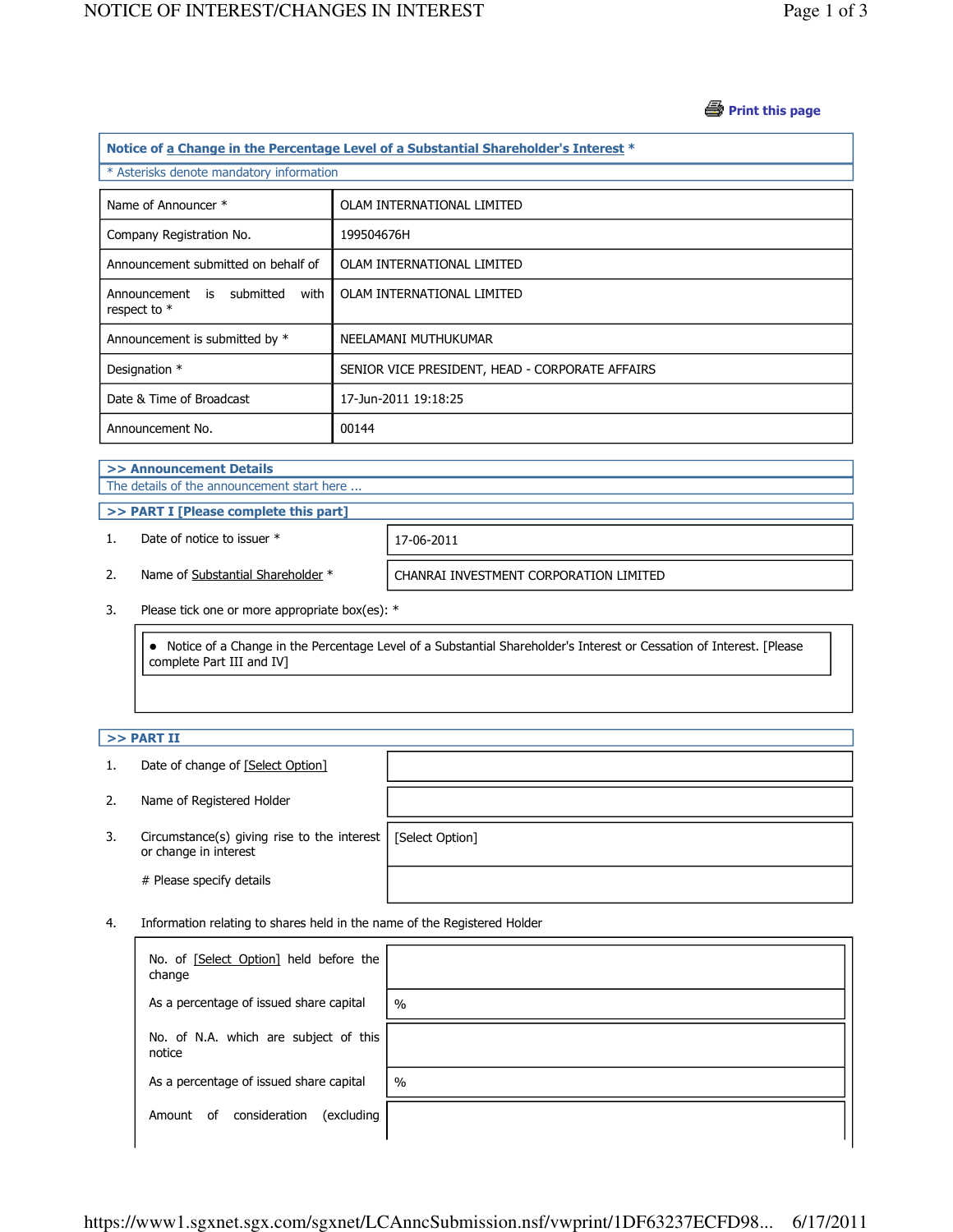| No. of N.A. held after the change<br>$\frac{0}{0}$ | brokerage and stamp duties) per share<br>paid or received |  |
|----------------------------------------------------|-----------------------------------------------------------|--|
|                                                    |                                                           |  |
|                                                    | As a percentage of issued share capital                   |  |

| >> PART III |                                                                                                                             |                                                                                                                                                                                                                                                                |
|-------------|-----------------------------------------------------------------------------------------------------------------------------|----------------------------------------------------------------------------------------------------------------------------------------------------------------------------------------------------------------------------------------------------------------|
| 1.          | Date of change of Deemed Interest                                                                                           | 16-06-2011                                                                                                                                                                                                                                                     |
| 2.          | The change in the percentage level                                                                                          | From 21.47 % To 20.56 %                                                                                                                                                                                                                                        |
| 3.          | Circumstance(s) giving rise to the interest<br>or change in interest                                                        | # Others                                                                                                                                                                                                                                                       |
|             | # Please specify details                                                                                                    | Dilution of interest arising from the completion of the private placement of<br>shares in the capital of the Company on 16 June 2011, resulting in the issued<br>shares of the Company being increased from 2,141,074,918 to 2,235,482,918<br>Ordinary Shares. |
|             |                                                                                                                             | There is no change to the number of shares held by the Substantial<br>Shareholder.                                                                                                                                                                             |
| 4.          | A statement of whether the change in the<br>percentage level is the result of a<br>transaction or a series of transactions: | A single transaction.                                                                                                                                                                                                                                          |

## >> PART IV

1. Holdings of Substantial Shareholder, including direct and deemed interest :

|                                         | <b>Direct</b> | <b>Deemed</b> |
|-----------------------------------------|---------------|---------------|
| No. of shares held before the change    | 0             | 459,602,064   |
| As a percentage of issued share capital | $0\%$         | 21.47 %       |
| No. of shares held after the change     | 0             | 459,602,064   |
| As a percentage of issued share capital | $0\%$         | 20.56 %       |

| <b>Footnotes</b>   | Kewalram Singapore Limited ("Kewalram") is a wholly-owned subsidiary of Chanrai Investment<br>Corporation Limited ("CICL"), which in turn is a wholly-owned subsidiary of Kewalram Chanrai<br>Holdings Limited ("KCH").                                                                                                                                                                                                                                                                                         |
|--------------------|-----------------------------------------------------------------------------------------------------------------------------------------------------------------------------------------------------------------------------------------------------------------------------------------------------------------------------------------------------------------------------------------------------------------------------------------------------------------------------------------------------------------|
|                    | CICL and KCH are therefore deemed to be interested in the 459,602,064 shares held by Kewalram.                                                                                                                                                                                                                                                                                                                                                                                                                  |
|                    | The GKC Settlement, The Hariom Trust, The DKC Settlement and The PKC 2008 Settlement are<br>shareholders of KCH, each holding approximately 28%, 28%, 28% and 16% respectively in the<br>issued and paid-up capital of KCH. Pursuant to Section 7(4A) of the Companies Act, Cap. 50, as The<br>GKC Settlement, The Hariom Trust and The DKC Settlement are associates of The PKC 2008<br>Settlement and vice versa, The PKC 2008 Settlement would be deemed to be interested in the<br>shares held by Kewalram. |
|                    | The GKC Settlement, The Hariom Trust, The DKC Settlement and The PKC 2008 Settlement are<br>therefore deemed to be interested in the 459,602,064 shares held by Kewalram in the Company.                                                                                                                                                                                                                                                                                                                        |
|                    |                                                                                                                                                                                                                                                                                                                                                                                                                                                                                                                 |
| <b>Attachments</b> | Total size = $\theta$<br>(2048K size limit recommended)                                                                                                                                                                                                                                                                                                                                                                                                                                                         |